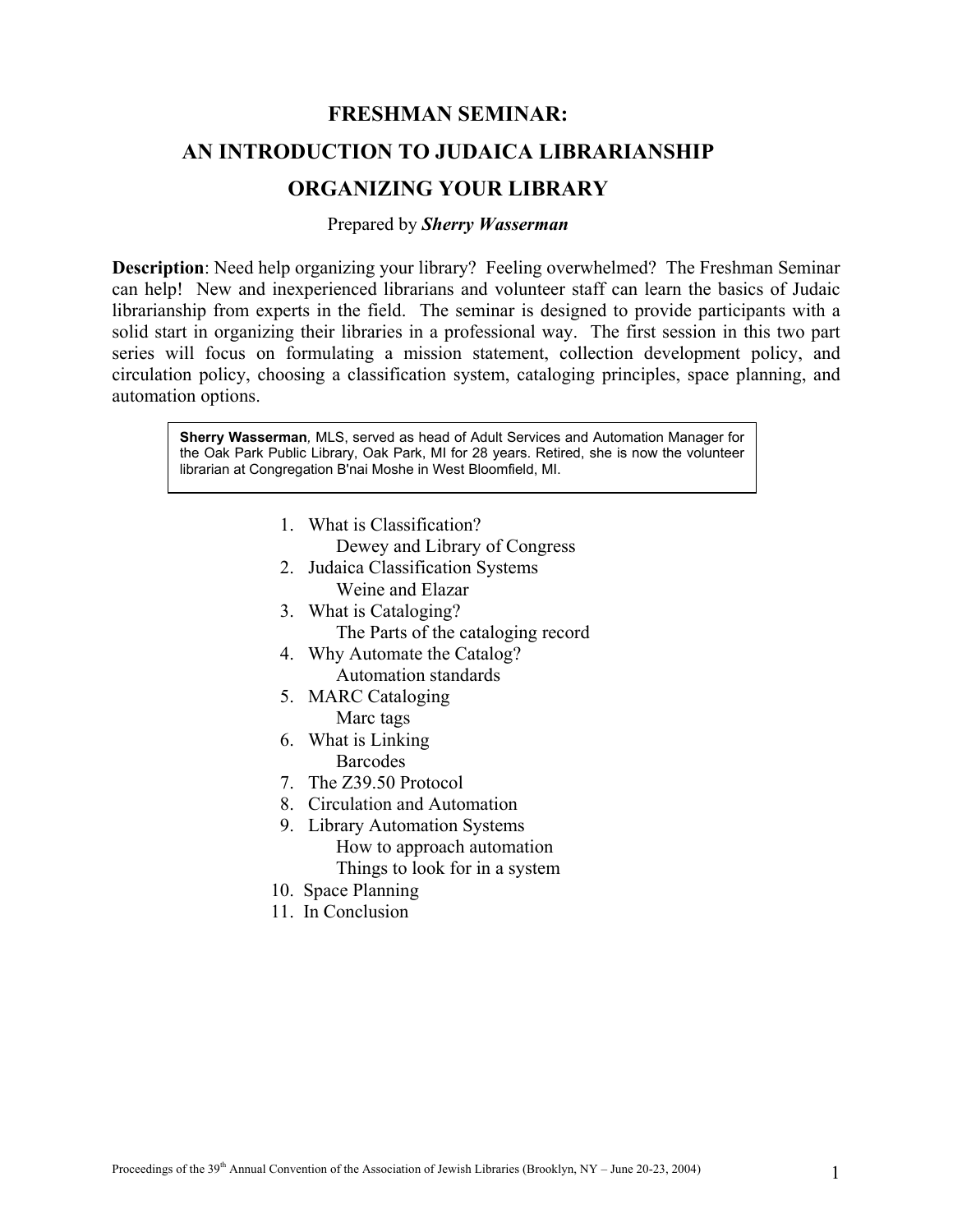# **ORGANIZING YOUR LIBRARY**

I want to thank Rachel Kamin for inviting me to speak to you today and share with you what I know about organizing a Jewish library. I was told that this seminar was designed for people who have little or no experience with organizing or running a library. Over and over again, I see the same questions coming across AJL's Hasafran listserv about starting a library, automating a library, and selecting systems for library cataloging and classification. I am assuming that you have these same questions. For this talk, my rule of thumb is to assume that everyone here knows nothing. And I particularly want to include in the category of "those who know nothing" the powers that be that you have to deal with when you get back home. I hope when you leave this seminar, you will feel that you know something about how to proceed so you can be the one with the ability to guide your institutions to achieving the goal of having a real functional library. I will be speaking primarily about the two main issues in organizing a library which are classifying and cataloging your collection, with an emphasis on the utilization of automation to do it.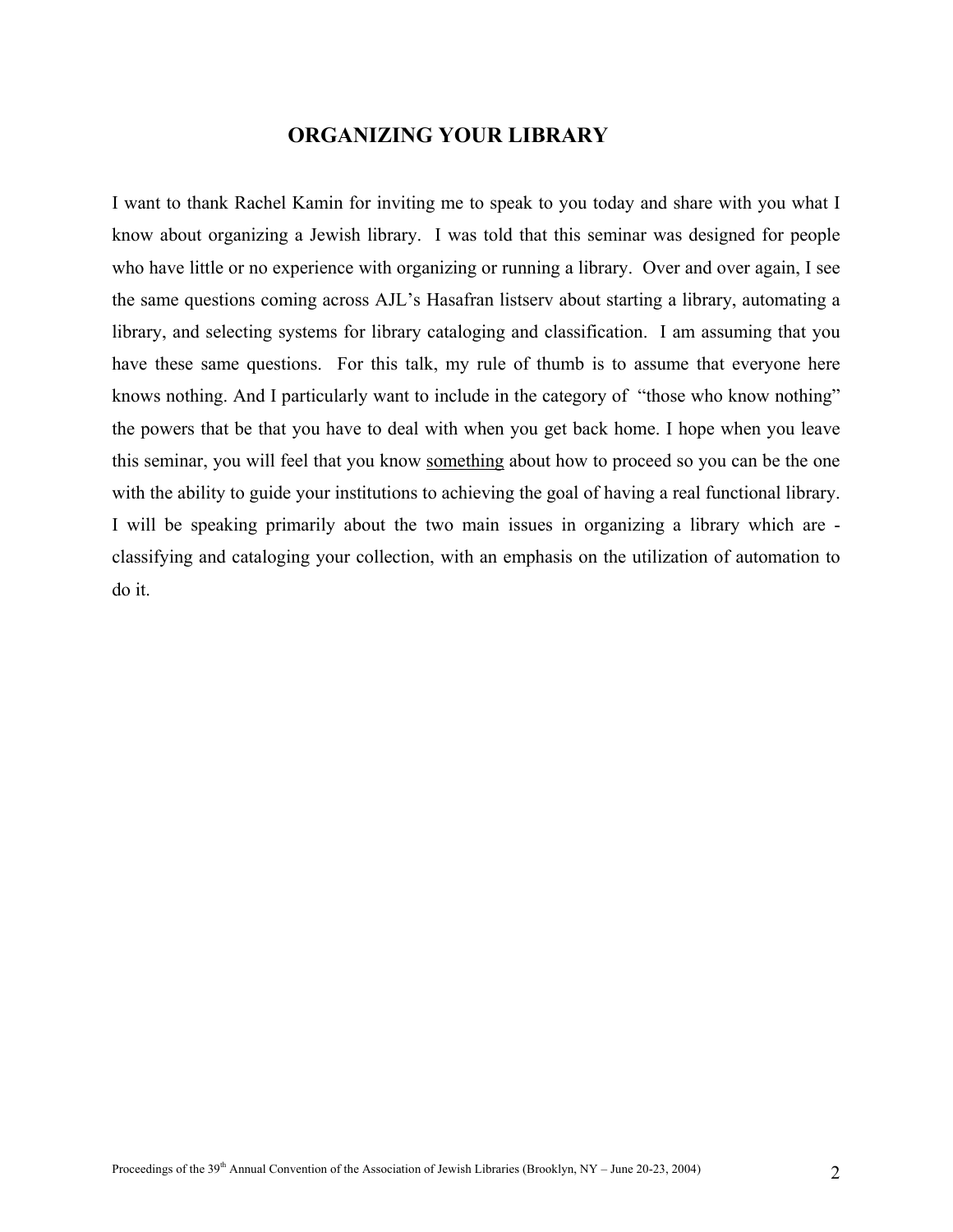#### **WHAT IS CLASSIFICATION?**

According to Webster's the word "classify" means to arrange in classes or to assign to categories. Classification is the act or process of doing this arrangement; it is the systematic arrangement of groups or categories according to established criteria. In libraries of course this applies to how books and other materials the library owns are arranged in the building. In a broad way your library may arrange things by format, shelving all the books together, all the videos together, all the CD's together etc. But then, all of these formats are arranged by subject. Some libraries interfile the various formats in order to keep everything on one subject together. But however the format issue is handled, all materials in libraries are ultimately arranged by subject. The idea is to place materials on the same subject together on the shelf, and have the classification act as an address so you can find it.

There are many classification schemes available for libraries. The two most commonly used in the United States, that most of you have heard of, are the Dewey Decimal System of Classification, used in most public and school libraries, and the Library of Congress Classification System (LC), used in academic and other very large specialized systems. Dewey was invented by the American librarian Melvil Dewey, the father of Library Science, in 1876, as a system for small libraries. It has since been revised and updated many times. It has the advantage of a limited number of general categories and short call-numbers. The system is based on ten classes of subject (000-999), which are then further subdivided before and after the decimal point. The classes include

| $000$ 's = Generalities              | $500$ 's = Natural Science and Mathematics |
|--------------------------------------|--------------------------------------------|
| $100$ 's = Philosophy and Psychology | $600$ 's = Technology (Applied Sciences)   |
| $200's$ = Religion                   | $700's = Arts$                             |
| $300$ 's = Social Science            | $800's = Literature$                       |
| $400$ 's = Language                  | $900$ 's = Geography and History           |

Unfortunately, there is much evidence that Dewey was antisemetic. His religion section, the 200's reflects his bias towards Christianity and assigns Judaism one little subdivision, 296. This makes it inadequate for a Judaica library or any library with a strong Judaica section since all the books have a classification number that starts 296… All the actual classifying comes after the decimal point which results in very long numbers. But it is appealing because it is familiar to most of the public.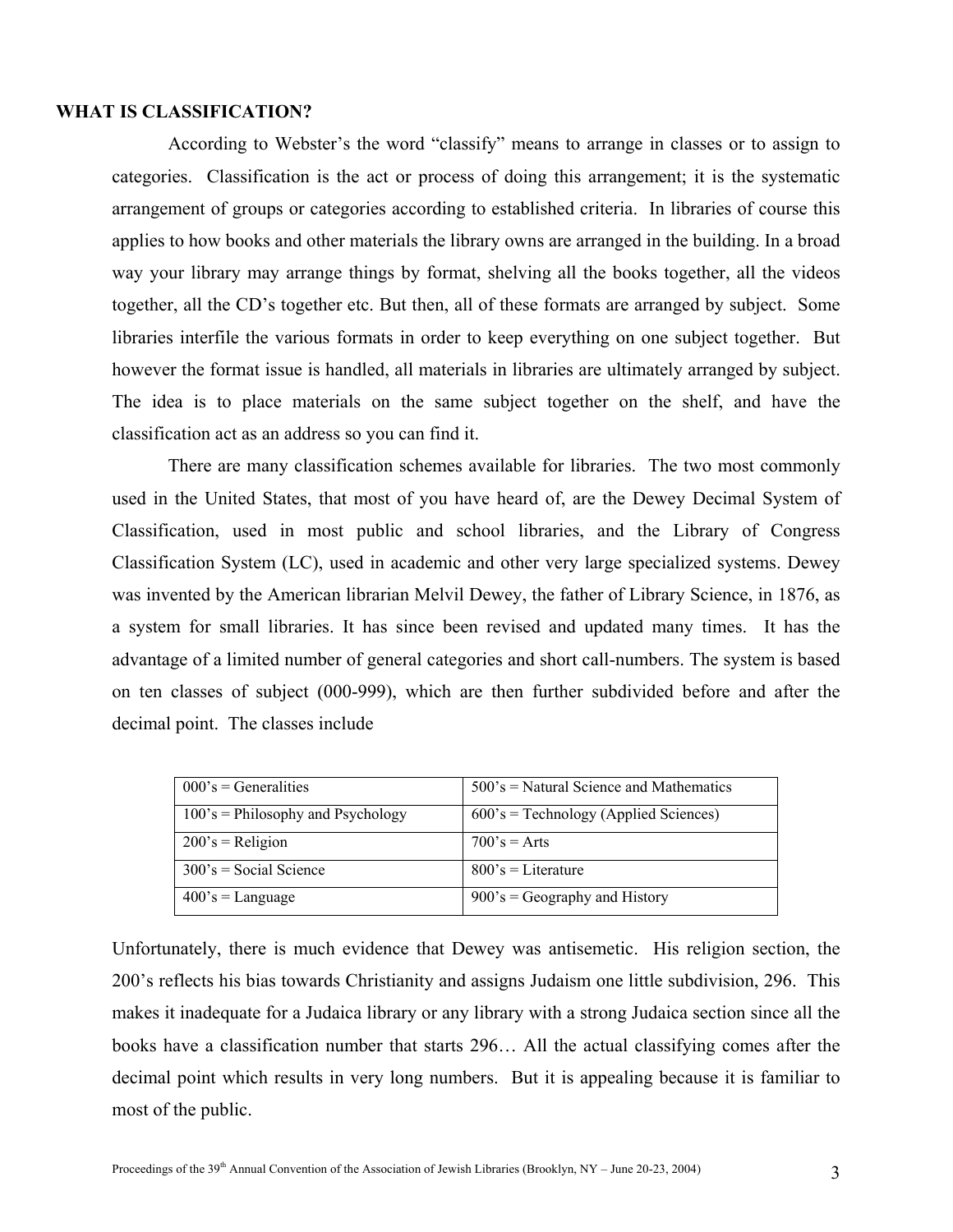On the other hand The Library of Congress Classification System (LC) organizes material in libraries according to twenty-one branches of knowledge. The 21 categories (labeled **A** to **Z**, but missing **I**, **O**, **W**, **X** and **Y**) are further divided by adding one or two additional letters and then a set of numbers. The first letter of an LC call number represents one of the 21 major categories of the LC System. The second letter represents a subdivision of main category. Judaism falls into the letter B for religion, with the added subdivision letter of M to designate the Jewish religion, BM = Judaism. Then, the added numbers classify Judaism itself. The system is very complete and gives plenty of room for detailed classification of Judaica material, but it is cumbersome and really designed for the academic world. For most of the small synagogue and school libraries out there, it is overkill!

| $A = General$ works                          | $M = Music$                                                                        |
|----------------------------------------------|------------------------------------------------------------------------------------|
| $B =$ Philosophy, Psychology, Religion       | $N =$ Fine arts                                                                    |
| $C =$ Auxiliary Sciences of History          | $P = Language & Literature$                                                        |
| $D = History, Countries not in Americas$     | Q = Math, Science, Computer Science                                                |
| $E =$ America & United States                | $R =$ Medicine                                                                     |
| $F = US Local$ , Other Countries in Americas | $S =$ Agriculture                                                                  |
| $G = Geography$ , Anthropology, Recreation   | $T = Technology$ , Engineering                                                     |
| $H = Social Sciences, Business$              | $U =$ Military Science                                                             |
| $J =$ Political Science                      | $V =$ Naval Science                                                                |
| $K = Law$                                    | $Z =$ Bibliographies, Library<br>Science,<br><b>Information Sciences (general)</b> |
| $L =$ Education                              | <b>LC BRANCHES OF KNOWLEDGE</b>                                                    |

## **JUDIACA CLASSIFICATION SYSTEMS**

Because neither of these two systems met the needs of most of the Judaic libraries that existed outside of academia, which probably means most of the libraries you are working in, other Judaic systems were developed. I want to tell you about the two which are used most often these days. They are the *Weine Classification Scheme for Judaica Libraries,* now in its 8th ed**.**  and **Daniel Elazar's** *A Classification System for Libraries of Judaica*, now in its 3rd ed.

**The** *Weine* **system**, developed by Mae Weine in the 1940's or early 50's, is based on Dewey. What she did was to accept Dewey's decimal structure and his ten classes, but changed how he subdivided the classes to fit the needs of a Judaic library. Thus in *Weine*, the 200's,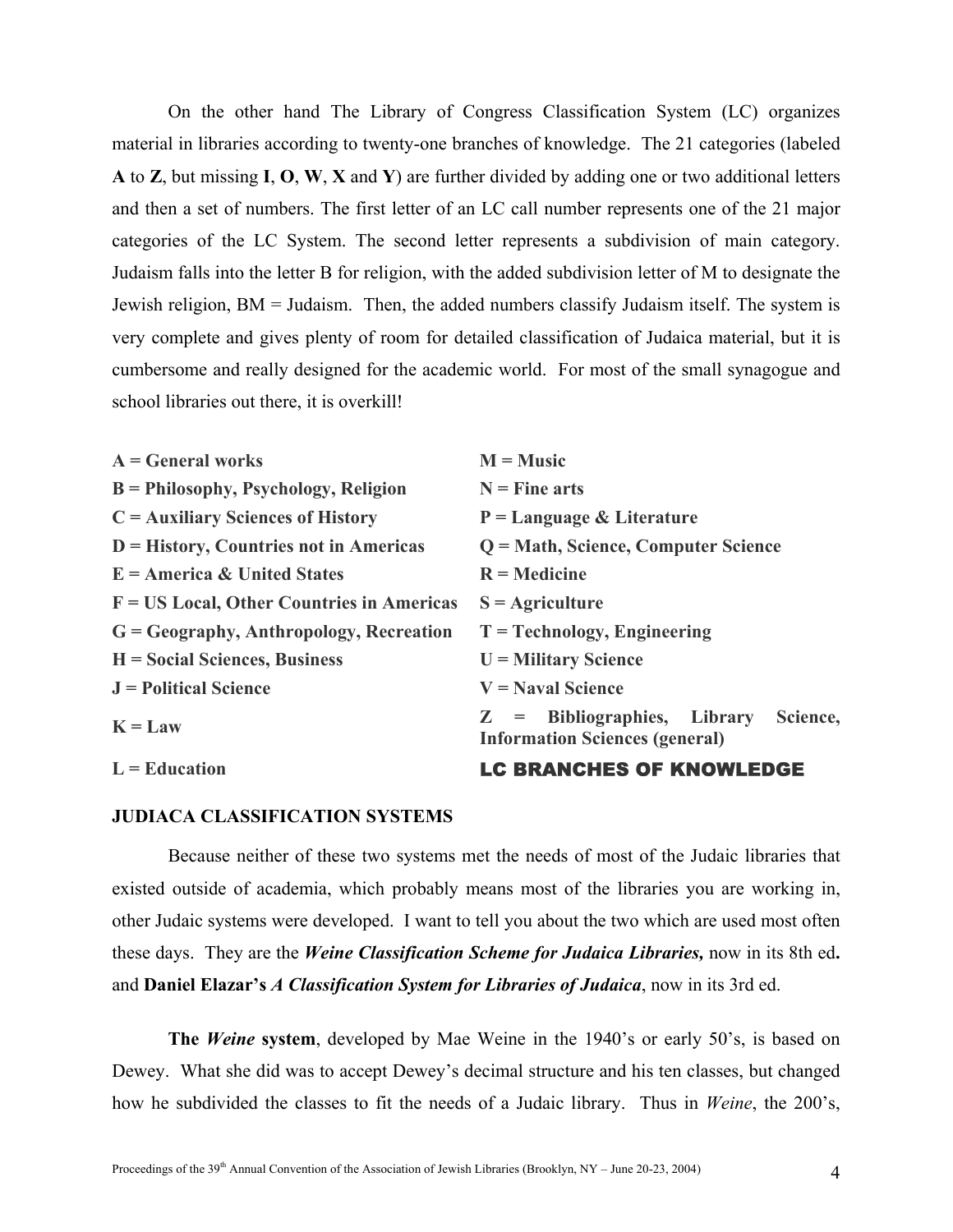Dewey's class for religion, is devoted to Judaism, not Christianity, which was switched to Judaism's old number 296. The entire span of numbers in the 200's area thus became available to classify Judaism. She did this for each area, redefining things in Jewish terms as needed. The system can be used independently for a small library with nothing but Judaic materials, or in tandem with regular Dewey, designating the Judaic materials with a prefix of "z". This may help the school library that is providing secular materials for the whole curricula, not just Jewish materials. Because it keeps the original ten class designations, it makes it easy for users familiar with the organization of public libraries to use the Judaic library. Art in the public library is in the 700's, Judaic art in the Judaic library, classified by *Weine,* is also in the 700's.

**The** *Elazar* **system** was developed by Daniel Elazar and first published in 1962. It is similar to Dewey only in that it uses the same decimal structure, but it does not use Dewey's class categories. *Elazar* takes the decimal structure and completely rebuilds it, assigning totally different class categories to each of the 10 number sets. *Elazar's* class categories have an increasing Jewish chronology, that is, it starts with the beginnings of Judaism and goes forward in time as the numbers get higher.

| 000's Bible and Biblical Studies            | 500's Jewish Literature                    |
|---------------------------------------------|--------------------------------------------|
| 100's Classical Judaica: Halakhah & Midrash | 600's Jewish Community: Society & the Arts |
| 200's Jewish Observance and Practice        | 700's Jewish History, Geography, Biography |
| <b>300's Jewish Education</b>               | 800's Israel and Zionism                   |
| 400's Hebrew, Jewish Languages and Sciences | 900's General Works                        |

Both these Judaic systems have strengths and weaknesses. And there are other Judaic systems out there, Abraham Freidus' Classification Scheme for the Jewish Division of the New York Public Library, Gershom Scholem's Classification Scheme for JNUL (Jewish National & University Library) are among them. No one system is perfect for all needs. You have to see what fits your institution. What Judaic classification system you use is totally arbitrary. It is perfectly acceptable to make up your own, that is what Weine and Elazar and many others have done. If your library already has one it made up and everyone likes it, fine. The only recommendation I will strongly make, is that if you are not in a university library but are a relatively small school or synagogue library and you are just starting up, don't rely on Dewey or LC, you will be better off selecting a Judaic system. If you are automating an existing library,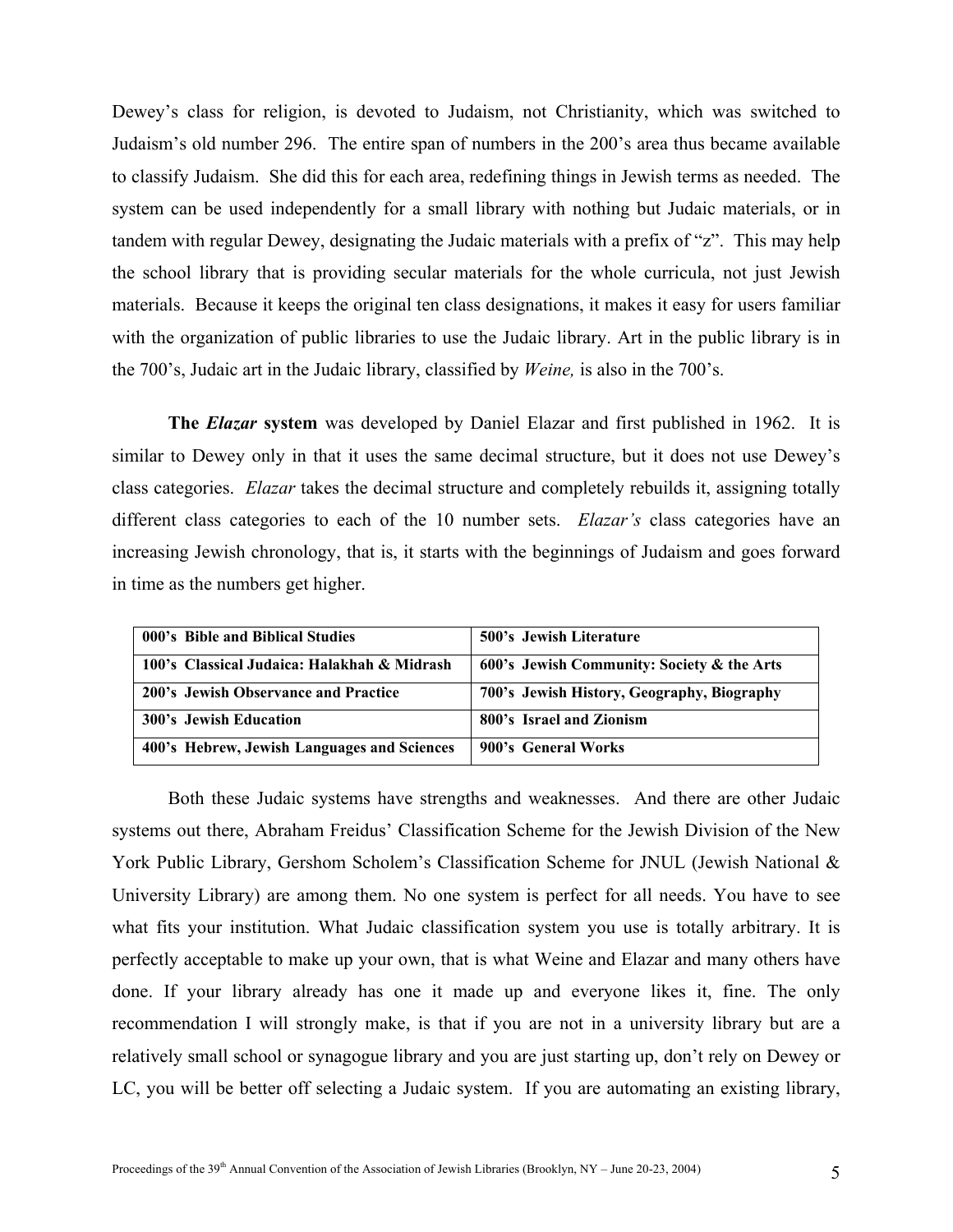this is the time to review your collection, weed outdated materials and consider reclassifying with a Judaic system.

Remember classification organizes and sorts your collection into defined subject areas, and these areas are then given class numbers which result in their having a precise address on your shelves.

## **WHAT IS CATALOGING?**

Cataloging is the method used to create an index to your collection. It tells you what you have and where to find it. The catalog describes each title and attaches it to the classification shelf location assigned to it. If what you have now is just a "room full of books", the most important thing you have to do to turn it into a library is to catalog it. Every title in your library will have a record in the catalog. First, let me explain the catalog record itself, and by that I mean the information about each title that identifies it. In general every catalog record has three different parts to it. They are:

- 1. **The Description** this consists of all the bibliographic information found on the title page and elsewhere on the item. It includes the author, title, publisher, date of publication, illustrator, descriptive information such as number of pages, illustrations, size of book etc., format information like, video or CD. This information, for any particular title, will be the same everywhere.
- 2. **The Subject Headings** these are terms used to identify the contents of the title. Subject headings need to be consistent and systematically assigned so that a search will bring up all the materials on any subject a patron is looking for. There are two major sources for subject headings, *The Library of Congress Subject Headings*, and *Sears List of Subject Headings*. It is usually recommended that you use LC headings for Judaic libraries because Sears is too general. But LC is pretty academic and needs to be reviewed. You can make up your own additional subject headings if you want and if you think that it will help your patrons find material. But be careful, keep track of them and be consistent when using them. And if you do make up subject headings, it is better to use the accepted standard headings too. The use of "see" and "see also" cross-references from a common term to the standard accepted heading can solve a lot of problems.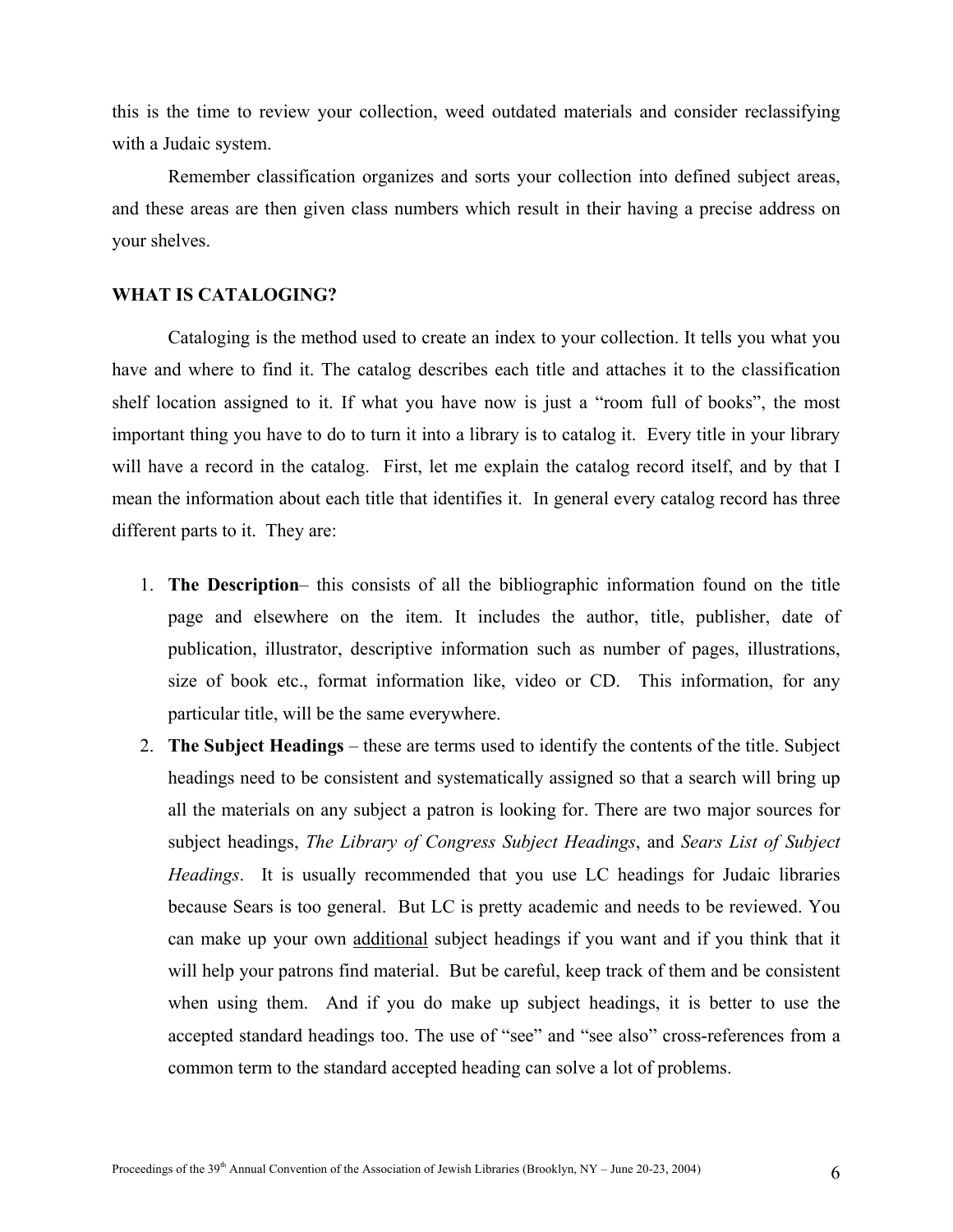3. **The shelf location –** this is also known as the *call number*. (Years ago in libraries a patron could not go into the book stacks. A book needed to be requested or "called for" and then a staff person got it for you. So the locating number that told them where to find the needed item, got the name *call number*.) Now, with open stacks, I like the term *shelf location* better since many times the "call number" was actually not a number but a word like "Fiction". The term "shelf location" describes what information is being given to you by that word or number. The "shelf location" is defined by what classification system you use. In fact the classification you assign to each title is the shelf location for that title.

In addition to those three parts to a record which appear everywhere, a catalog record will keep track of your library's **Copy information** internally**.** This information identifies each individual item, not title, owned by your library and so tracks the number of copies you have of each title. In the old days they were actual copy numbers, the first copy of a book was designated copy one, the second copy 2 etc. and they appeared only on a special card filed separately called a shelf list card. With automation copy numbers are no longer used, that function is taken over by the barcode number assigned to each item. Every item has a unique Barcode.

There are many rules that insure that cataloging is done correctly and uniformly in all libraries. These rules can be found in AACR2 (Anglo-American Cataloging Rules 2). It's complicated, it's an art, and you don't need to learn it! Practically everything you may purchase for your library has already been cataloged somewhere and you can find the correct descriptive and subject heading cataloging for it online at other libraries or purchase it from library suppliers. What you do have to do, if you are using a Judaic classification system, is supply your own shelf location, and your own copy information. The only thing you will definitely have to catalog from scratch is material that is produced in house such as videos of lectures, or programs. The ability to find cataloging online leads to the next issue, automating the catalog.

## **WHY AUTOMATE THE CATALOG?**

The answer is simple. This is the direction that libraries are moving in as a discipline, a group. In reality it has really already happened. The card catalog is out and the computer catalog is in. Online catalogs are all over the WEB and you can search them and print out, copy, or import the catalog records that are out there. You don't even have to pay for these records as you once did. With automation you no longer have to purchase catalog card sets, or type cards.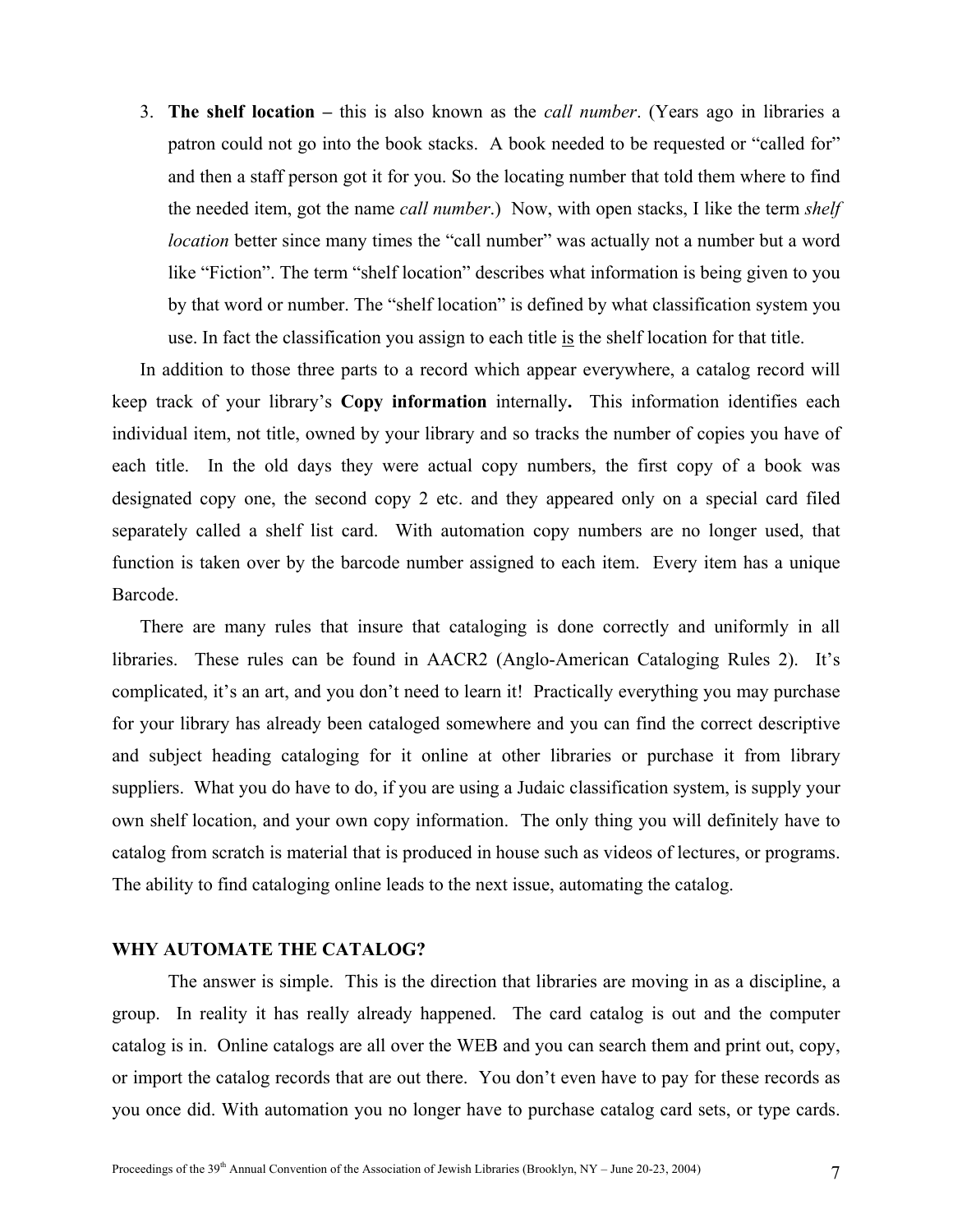Creating and maintaining a card catalog requires a lot of staff time and expertise. Sources for purchasing catalog cards are disappearing. Like it or not this is the digital information age and that means that, unless libraries want to be left behind, library automation is here to stay. But beyond that, electronic catalogs make searching your catalog more effective and efficient. That is because of the wonderful thing called keyword searching. With an electronic catalog it is no longer imperative that you know the "correct subject heading". Take books about Jewish holidays. The correct subject heading is "Fasts and Feasts, Judaism". If you look for a subject called Jewish holidays in the old card catalogs you only find books that happen to have a title starting with those words. But, with an electronic catalog, if the words "Jewish holidays" are found anywhere in the record, even in a the sub-title or buried in a contents note it will come up in your search. Older generations may complain and bemoan the end of the card catalog, but the younger ones will take to an electronic catalog like a duck takes to water.

Having said that, I want to talk about creating the electronic catalog of materials. As with anything else, there is a right and a wrong way to do it. The library community, along with the technology community, has set up standards and rules about how to do it. These standards are instituted by NISO, The National Information Standards Organization, which deals with all aspects of information technology and regulates, among other things, how electronic library catalogs should be created. Yes, you can create an electronic catalog using ordinary database software like Microsoft Access, but it is NOT recommended because the catalog you create does not conform to the cataloging standards which are used and accepted internationally. It will not integrate itself with other automated catalogs, provide keyword searching, or coordinate with a patron database to track circulation. It is a lot of work, and if you do it, someday when you want to participate in these other areas of library automation, you will have to start over. To avoid that you must create your catalog records using the accepted standards found in the MARC Record format.

## **MARC CATALOGING**

MARC, M-A-R-C, is an acronym. It stands for **MA**chine **R**eadable **C**ataloging **R**ecord. **"Machine-readable"** means that one particular type of machine, a computer, can read and interpret the data in the cataloging record. **"Cataloging record"** means a bibliographic record, or the information traditionally shown on a catalog card. A MARC catalog is not just an ordinary database. Imbedded inside the MARC record are codes that act as signposts to enable the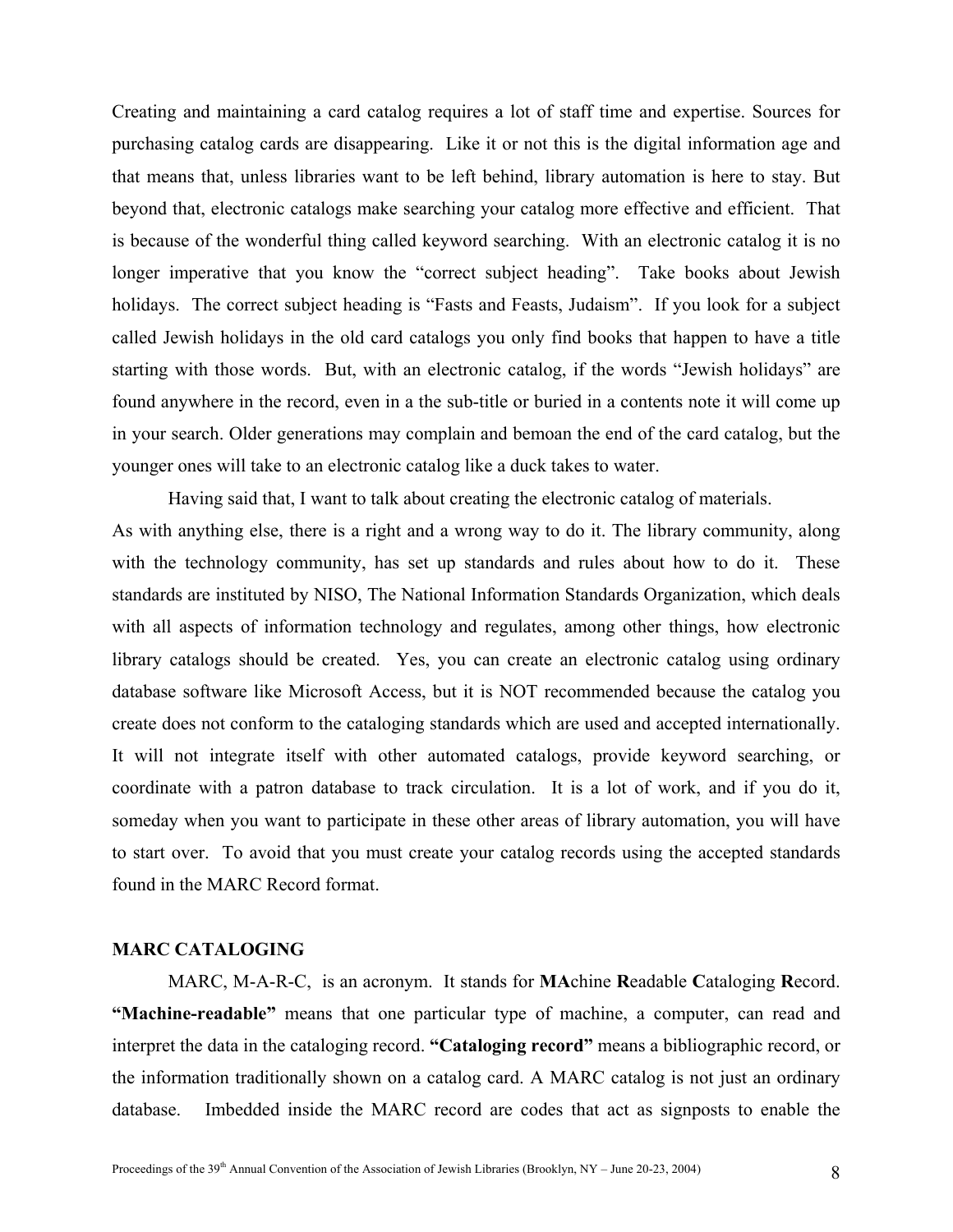computer to interpret the information correctly. The signposts are known as MARC tags. The different pieces of information that make up the catalog record are entered into fields and subfields that are each associated with a MARC Tag that defines what each piece of information is. How this works is highly technical and all information must be entered correctly in order for the catalog to show up right on the computer monitor. Using MARC allows for sharing of resources, avoids duplication of effort, and provides for electronic acquisition of cataloging information that is reliable. We all don't have to reinvent the wheel. Of course, as I said before, you do have to edit the record you import to reflect your shelf location. And the other thing you have to do is link your holdings.

## **WHAT IS LINKING?**

So far I have talked about the process for creating the catalog record. But once it is created or imported and in you electronic catalog, you still have nothing to tell you that you actually own one or more copies, or to identify them, or distinguish between them. Linking is when you inform the system that you actually own the title. This done using barcodes. Barcodes are machine-readable symbols of patterns of black and white stripes, those little zebra bars we see everywhere. Bits of information are encoded within the barcodes. The data is read by scanners and is often used with databases. In an electronic catalog, every item, every copy of a title in the library, has its own distinct, unique barcode. The information encoded on barcodes used by libraries is generally a numeric sequence. Public and academic libraries use 14 digit barcode called a codabar barcode. It is what you are probably used to seeing in library books. They can be purchased from barcode suppliers. But small libraries probably don't need to use them because they don't need all the information stored in them. Many of the library automation systems include a way to print your own barcodes that show only a sequential numbering that will be just 4, 5, or 6 digits long and just counts up. The barcode itself is placed on the item being linked, and then the barcode number is scanned into the record. The computer knows that anytime it sees that particular number sequence it means that particular title. Any number of copies can be linked to the record. Every copy must be linked individually. Only after a catalog record is created and your copy linked to it is the cataloging process completed.

I know that this all sounds terribly complicated. You are thinking, oy vey, first I have to worry about AACR2, and then I have to worry about MARC tags which add a whole other dimension of complexity. But remember, you don't have to learn it! I am explaining it to you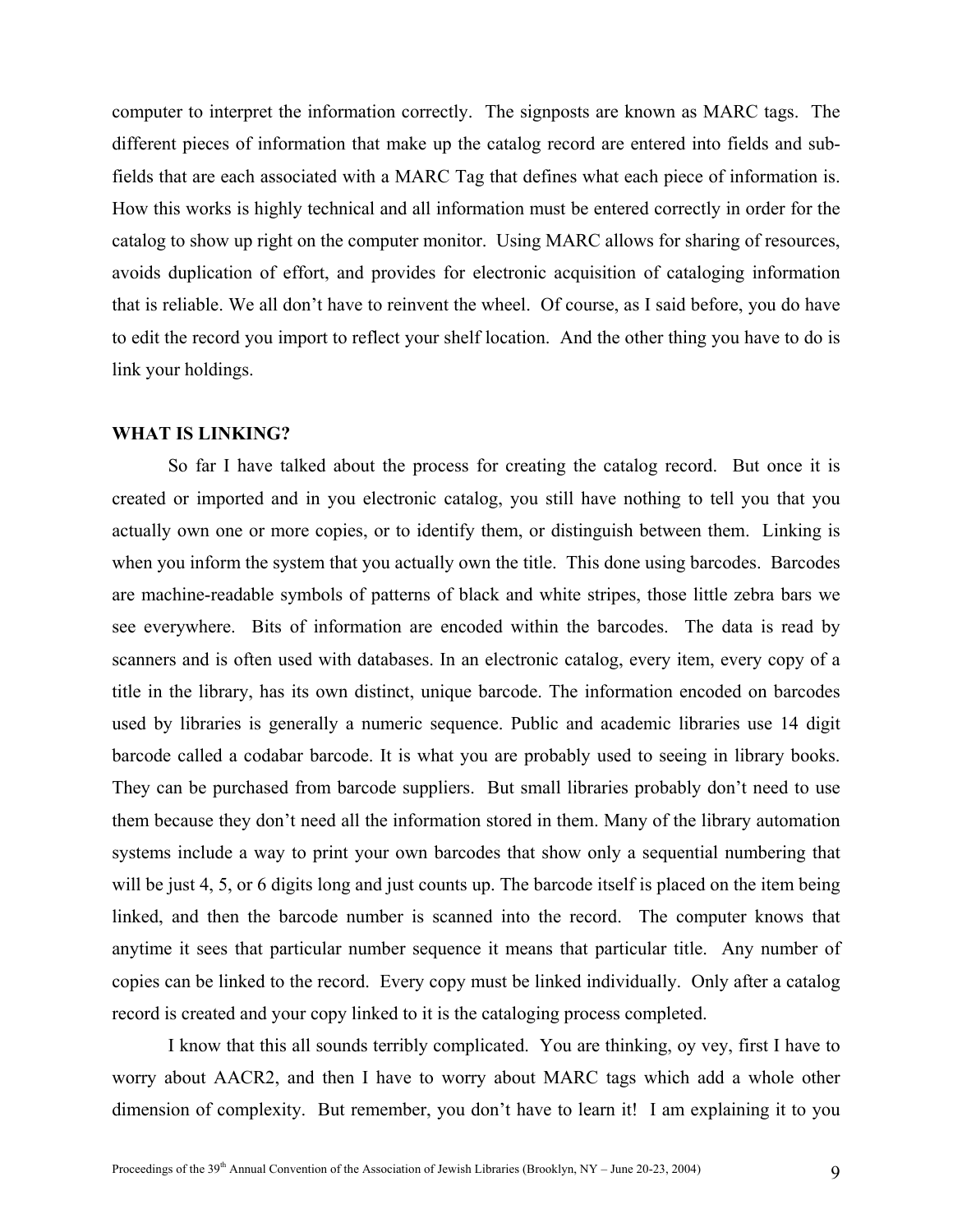because you need it, but you don't need to be intimidated by it. Most of us don't really understand how a telephone or a computer works, but we know how to make a call, and we know how to search the WEB. It's the same thing here. You don't have to know how to create a MARC record, you don't have to know all these rules, you just have to know how to obtain a MARC record. It's all out there waiting for you in cyberspace. That's the beauty of automation; it's one of the reasons to automate your catalog. The cataloging has already been done for you. An automated catalog that meets the standards allows you to import cataloging records directly into your electronic catalog. You just have to learn which buttons to push or where to click that mouse. And that saves an enormous amount of time and money over the long haul. Yes, you have to classify; yes, you have to link, but entering that data is fast and easy.

#### **THE Z39.50 PROTOCOL**

But what exactly did I mean when I said your automation system needs to be one that "meets the standards" in order to import records? There is one other standard that needs to be met in addition to the use of the MARC format. Your automation system needs to be Z39.50 compliant.

And what does Z39.50 mean??? Z39.50 is a computer protocol that can be implemented on any operating system and that defines a standard way for two computers to communicate for the purpose of information retrieval. It allows two computers to talk to each other and exchange information even if they are running different systems. And what does that mean? Simply, it means that if your automation system and your electronic catalog meet the Z39.50 standards then the catalog can be read and understood by any other electronic computer catalog that also meets the Z39.50 standards and vice versa. This allows you go to other libraries' online catalogs and search them for MARC records and exchange information with them. That is how you are able to obtain and import cataloging from them. If you want to put your catalog out on the WEB for others to look at, it needs to be Z39.50 compliant.

Electronic catalogs are getting more sophisticated even as they get cheaper to purchase and easier to set up and maintain. Library catalogs and information databases are found all over the WEB. To automate your catalog with MARC you are going to have to invest in a library automation system, or utilize library cataloging software that supports MARC and is Z39.50 compliant. This brings us to the broader question of automating the library entirely. To have a fully automated library you need to automate both the catalog and your circulation function.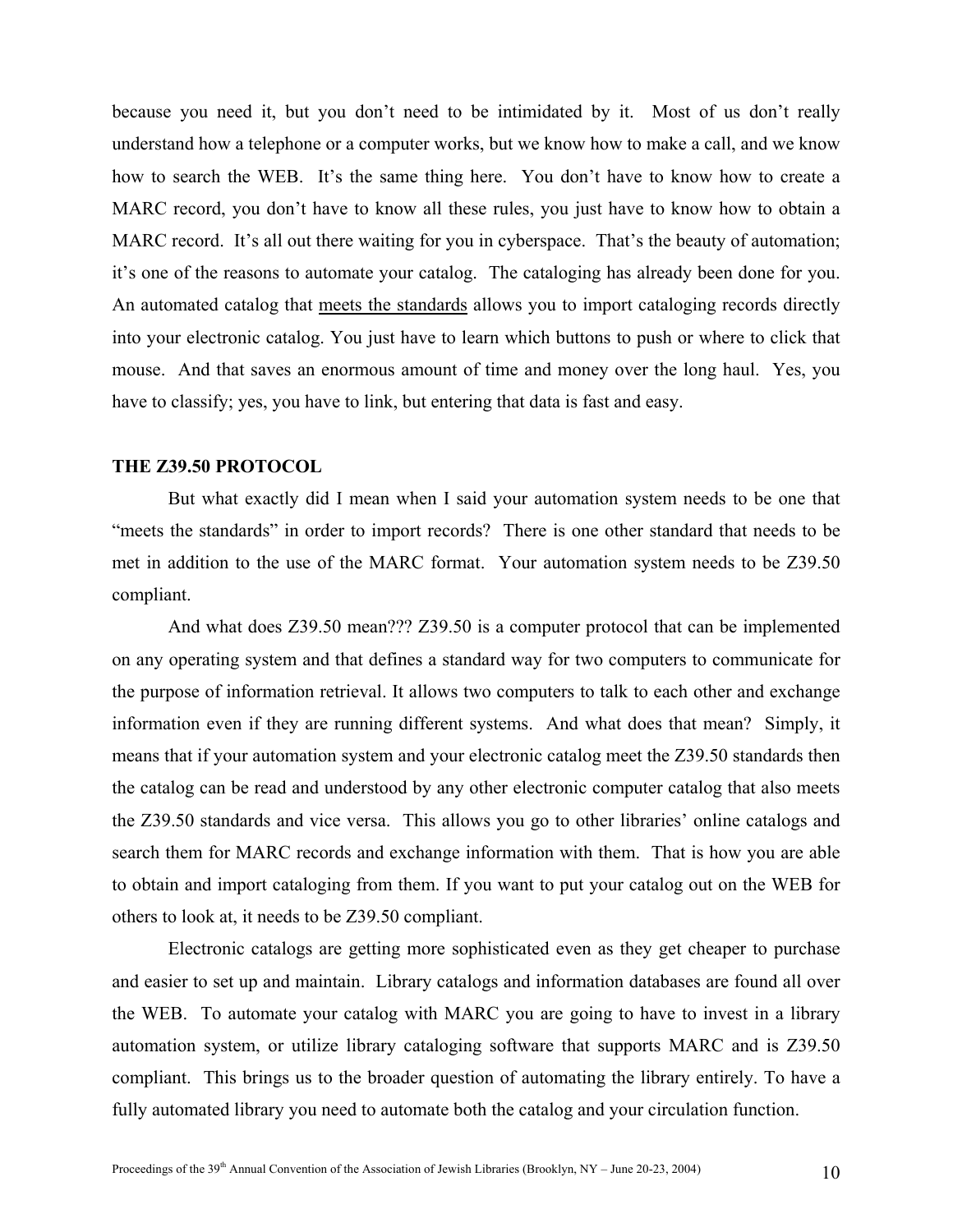# **CIRCULATION AND AUTOMATION**

Library circulation includes everything that relates to the movement of materials between the library and its patrons. It includes checking out of materials, renewal, returns, overdues, lost and missing items etc. In order to have automated circulation you need to have a database of patrons who use the library and each of those patrons has to be assigned a barcode number. When materials are checked out the computer system joins the barcode of the patron with the barcode of the item. When the items are returned and discharged the barcode numbers are separated from each other. When using an automated circulation system you have to set up the parameters of the loan. This includes entering into the computer the policies your library has chosen relating to number of days the patron can have the item, whether to charge overdue fines, etc. Automated circulation systems will calculate fines, produce overdue notices and bills as well as keep circulation statistics. They really streamline these activities. But they only work after the patron data has been entered. Entering a large number of patrons manually can be time consuming. If you a working in a synagogue or school library there is a good chance that there already exists a patron database that can be imported into your automation system.

#### **LIBRARY AUTOMATION SYSTEMS**

I do not plan to discuss or recommend specific individual library automation systems in this seminar. In the world of automation things change in the blink of an eye and what I might say today will be outdated by the time anyone gets to using it. And I want to be clear that when I speak of library automation systems I mean systems that provides for the creation of an electronic catalog of materials that is searchable by the public and that when used in conjunction with an electronic database of patrons, keeps track of circulation. Such a system provides a fully automated library. Hopefully, a fully automated library will meet all the necessary standards to also provide complete utilization of the internet to enhance its functions.

Keeping that in mind, I do want to talk a little about how to approach thinking about automating your library.

1. First of all, and most important, just as there is no perfect classification system out there, there is no perfect automation system out there either, and there never will be.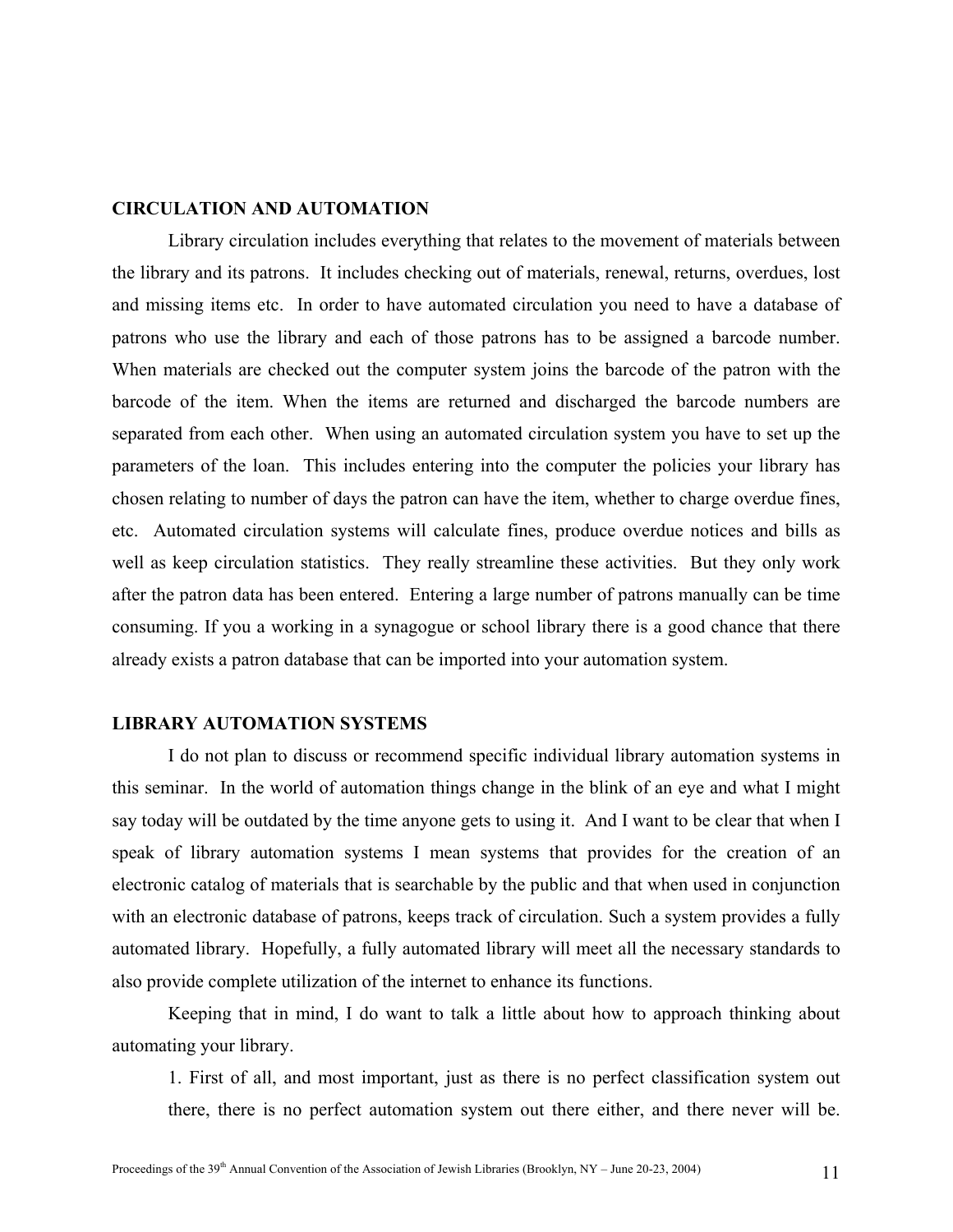When you chose a system there will always be something about it you wish was different, or that you feel is lacking.

2. Ask and answer 2 questions. What do you need and want the system to do now, right away, today? What do you ultimately want to be able to do with this system? For example, are you thinking of just automating the catalog now, or do you want to automate the circulation function too? If just the catalog now, do you think you will want to automate circulation in the future? Know your short and long terms goals before you go shopping.

3. Have a clear idea about how much money you can afford to spend. Finances will determine which automation systems you can even consider. But always keep in mind the possibility of long term cost savings that might result by purchasing up front to accommodate long term goals. Should you be looking for an integrated system that comes in one package, or a modular one that allows you to purchase cataloging and circulation separately? What is more cost effective in the long run?

4. How many access points do you need for your catalog? If more than one, you need more hardware and you need to purchase a system that offers multi-user capabilities all of which adds to your initial costs.

5. Should your system provide you with internet access or do you have another way to provide it for your staff and patrons?

Once you have dealt with those questions, then, when you start looking at actual systems, be sure and consider these issues.

- 1. Does the system meet established standards? Does it provide for MARC cataloging and the importation of records? Is it Z39.50 compliant?
- 2. Does the system provide for different levels of access to the data to protect your item catalog and your patron database? Your patrons should not be able to do anything with your catalog except search it. Only the librarian or other designated staff should be able to add, delete or make any other changes to the catalog. And you need to protect the privacy of the patron database.
- 3. Does this system provide ongoing technical support? How much does it cost each year?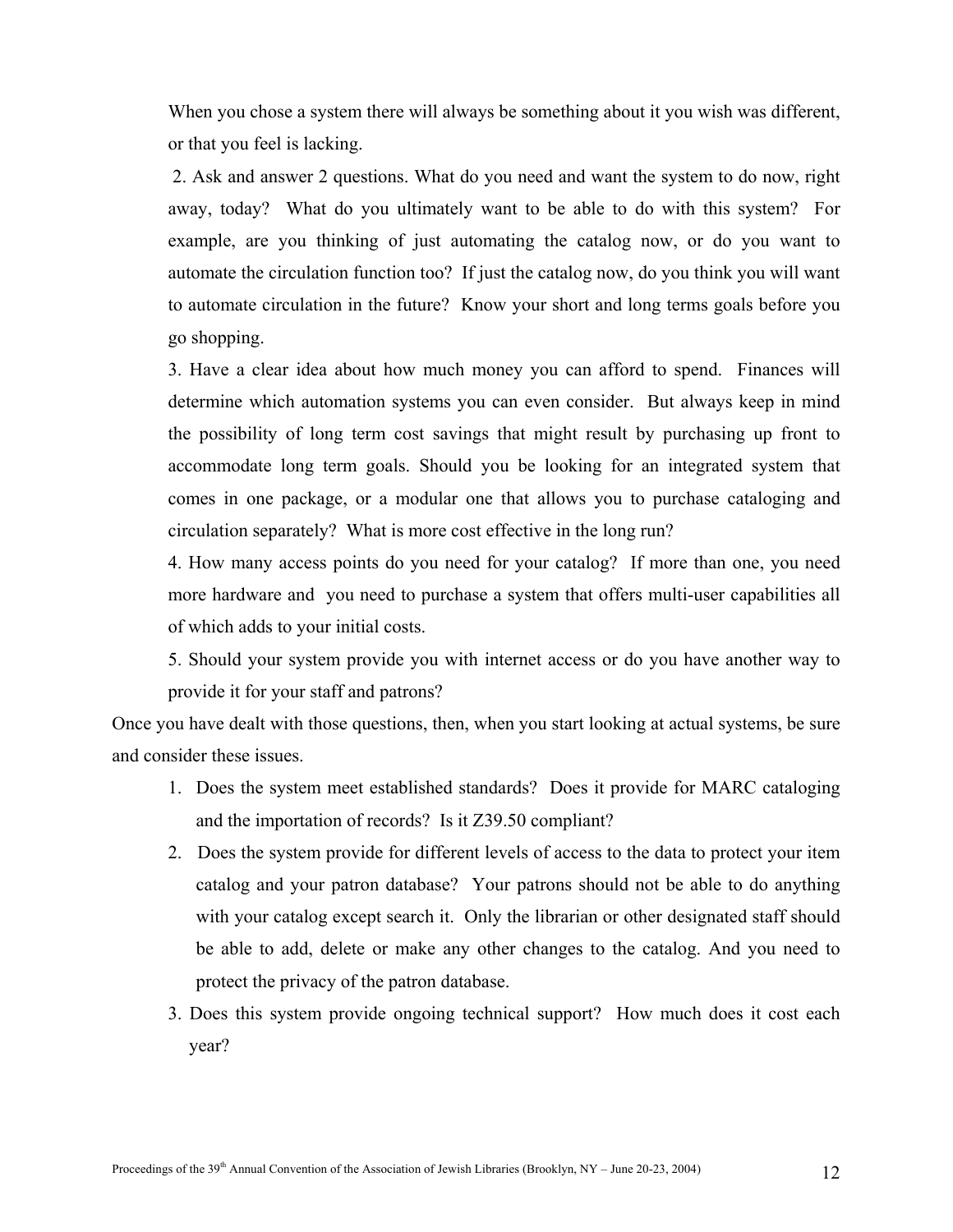- 4. Does this system look towards the future? Does it provide software updates at no cost to correct problems and keep the system current? Does it provide for growth and expansion?
- 5. As things change in automation and in the library world, does it offer additional add-on products that can be used with the original software?
- 6. What systems are your colleagues using and how do they like them? This is a resource that is often ignored. Selecting the same system that is already used and liked by someone close by, with whom you can consult, can be a great help as you go through the process and as you begin to learn to use the system you have purchased.

There are many automation system vendors out there to choose from. I use Athena from Sagebrush Technologies. They also market Spectrum and Winnebago Spectrum. There is Surpass, VTLS, CyberTools for Libraries, Follett, Data Library and ResourceMate to name a few that came up after a quick internet search, and that claim to be suitable for smaller special and school libraries. (I am not endorsing any of them). For most of us, the bigger companies like Sirsi, Innovative Interfaces, Dynix, Aleph, & Carl that are found in large libraries and library systems are way too expensive and much to complex for our needs. Which one is right for you? Do the research.

## SPACE PLANNING

On a slightly more mundane level, there is one more thing to think about when you are organizing your library, and that is space considerations. Think about the physical housing of the library. Does it have a room of its own, or does it share space with the morning minyan or the art teacher? Is there enough room to add computer workstations so your patrons can use the catalog and/or access the internet? Is there room for some comfortable seating, a couch or chairs for seniors who may want to come in to relax and read, or tables and chairs to facilitate students in the school setting? Do you have a place to display new materials or highlight a part of the collection, for example displaying holiday books at the appropriate time. How much actual shelf space do you have, how much should be allotted to books and how much to other types of materials? Do you have enough shelving to house a collection of fiction of Jewish interest that will compete with the public library? How tall is your shelving? Tall shelves don't work with short children… On a technical level, and this may sound silly but it is important, never fill up a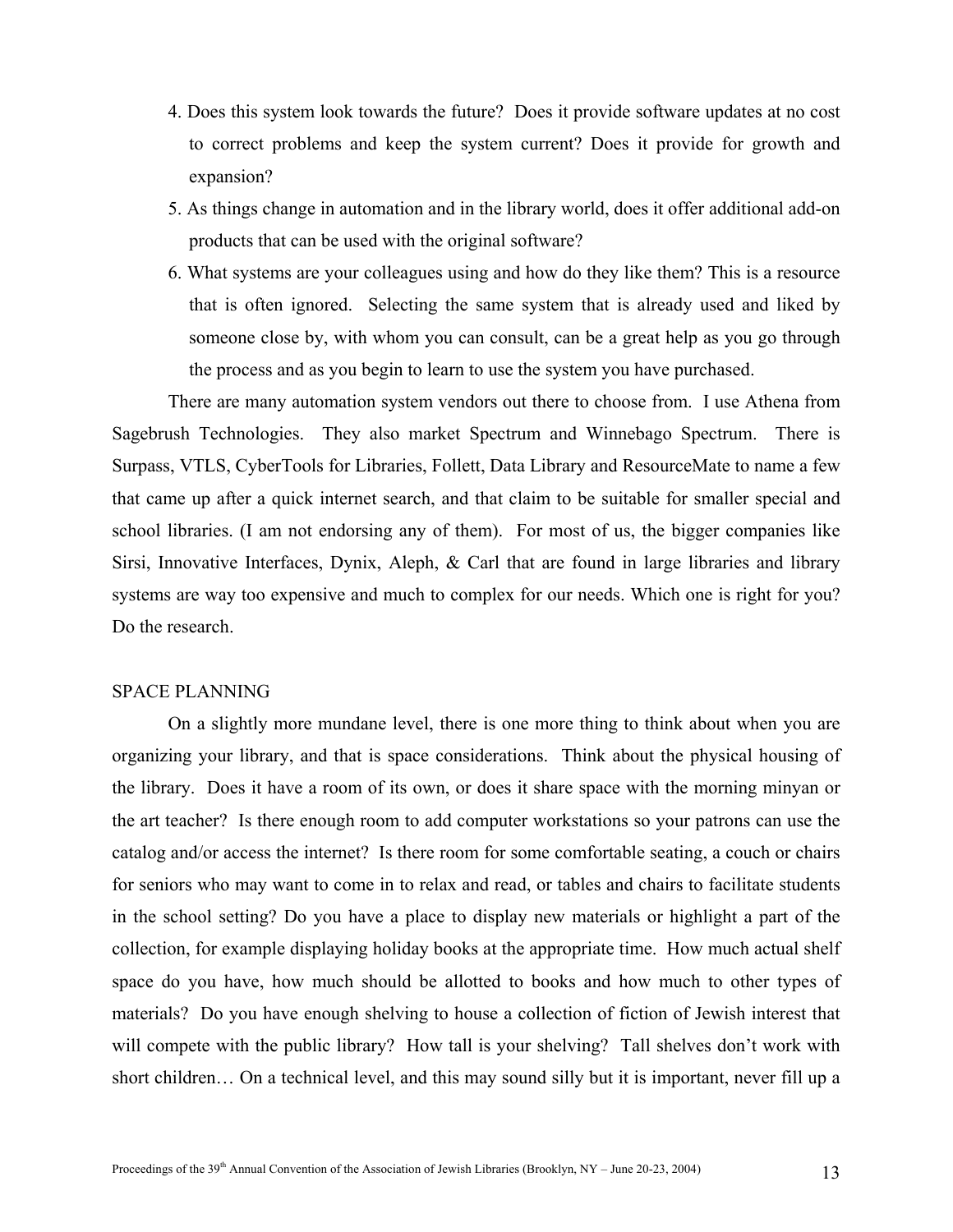shelf from end to end. Always leave room on the shelf to accommodate new acquisitions and the return of material that may be in circulation.

Remember, libraries grow, new materials are always being purchased and space fills up rapidly. Space considerations are going to have an impact on the how you develop your mission statement and your collection development policy (which needs to have a withdrawal section). If the space allotted to you is finite and cannot be expanded, then you have to remove older materials to make way for the new. Space consideration may not be as glamorous as automation, but it is a necessary part of organizing a library.

#### **IN CONCLUSION**

Let me close this way. Organizing a Judaic library is the same as organizing any other library but has an additional element, you must accommodate special Jewish needs. To function, every library needs to be housed in a friendly, welcoming space. The materials it owns need to be sorted by subject to facilitate easy browsing and they need to be indexed so you can always find a specific item or subject area. That is the task of classifying and cataloging. Special Judaica issues and needs are met by your acquisitions policy and the classification system you use. That is why I recommend selecting a Judaic classification system. And to keep pace with the modern technological world, the library needs to automate. But as you automate, always remember that **classifying and cataloging are two separate things**. Let me repeat it and bold it because it is very important, **classifying and cataloging are two separate things**. **You can use any classification system, Judaic or not, with any automation system you select to create your catalog.** You need the classification to complete the cataloging, but how you decide what the actual classification will be, is independent of the cataloging process. This question comes across the listserv all the time, "can I use classification system "x" with automation system "y"? The answer is always yes. The automation system you select has nothing to do with the classification system you use and vice versa. Make your decisions independently about which classification system to use and which automation system to select. Make these decisions based on the needs of your institution.

I hope that this information will help you to organize your libraries. I will be happy to answer questions now or via email at stwasserman@sbcglobal.net. Thank you for your attention.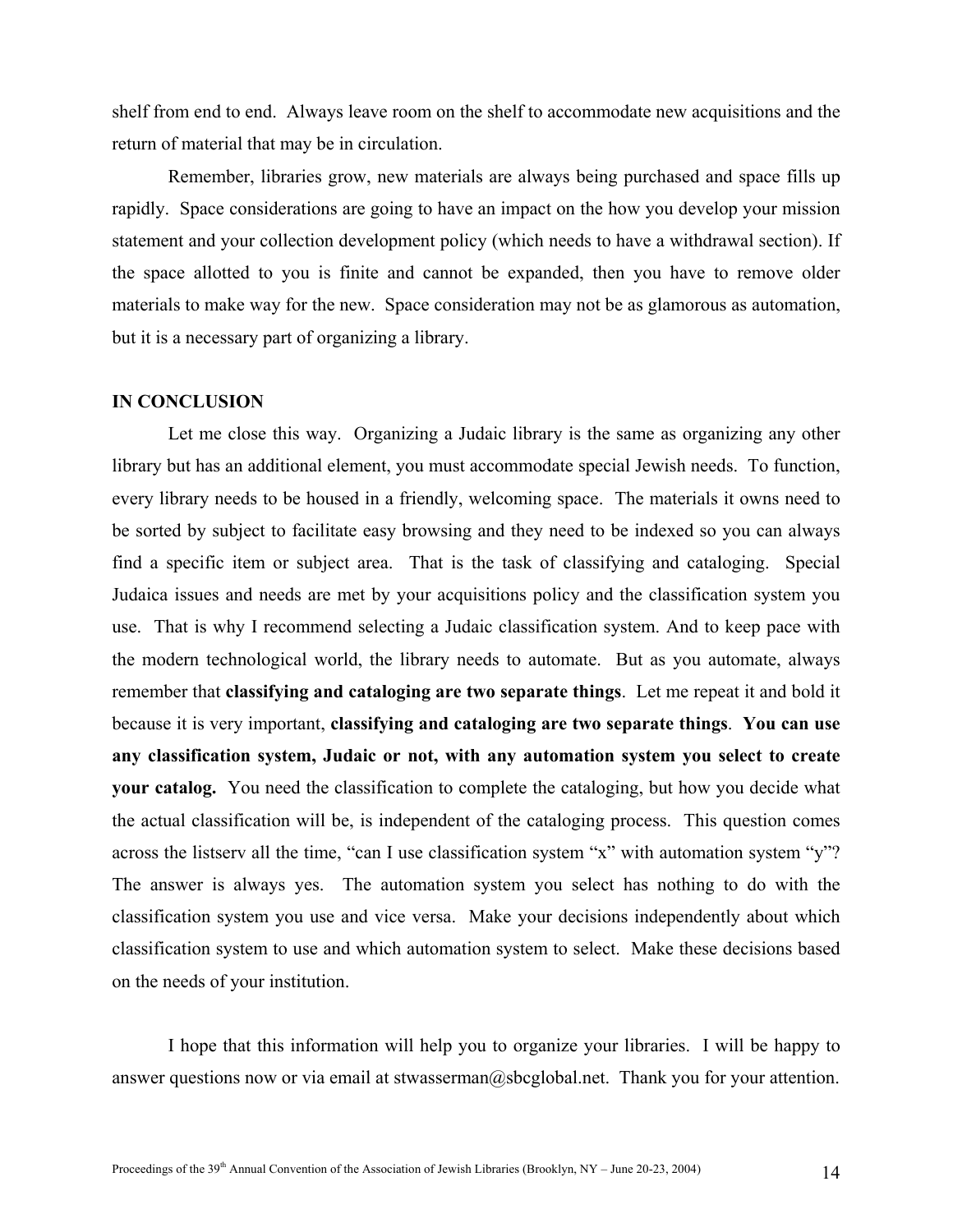# **GLOSSARY**

# **1. Barcodes**

Machine-readable symbols of patterns of black and white stripes that encode sequential numbers used to identify and differentiate every individual item in library.

# **2. Cataloging**

The process used to index a library's material holdings. Includes a bibliographic description of the titles, content subject headings, classification shelf location and holdings information.

# **3. Classification**

Subject arrangement of materials on the shelf. Classification by subjects allows browsing by subjects since like subjects are kept together. The classification number or word is placed on the book and the corresponding cataloging record to act as an address for patrons to use to find the material.

# **4. MARC Record:** MAchine-Readable Cataloging record

**Machine-readable:** "Machine-readable" means that one particular type of machine, a computer, can read and interpret the data in the cataloging record.

**Cataloging record:** "Cataloging record" means a bibliographic record, or the information traditionally shown on a catalog card.

## **5**. **Linking**

The process by which you tell an electronic catalog that you own a copy of a particular title.

# **6**. **National Information Standards Organization**

NISO, the National Information Standards Organization, a non-profit association accredited by the American National Standards Institute, identifies, develops, maintains, and publishes technical standards to manage information in our changing and ever-more digital environment, including library cataloging and information retrieval.

# **7. Shelf Location**

A word or number that designates the classification of the title and therefore its location on the library shelf.

# **8. Z39.50 Information Retrieval Protocol** (Z39.50/ISO 23950)

A computer protocol that can be implemented on any operating system and that defines a standard way for two computers to communicate for the purpose of information retrieval. A Z39.50 implementation enables one interface to access multiple systems providing the enduser with nearly transparent access to other systems.